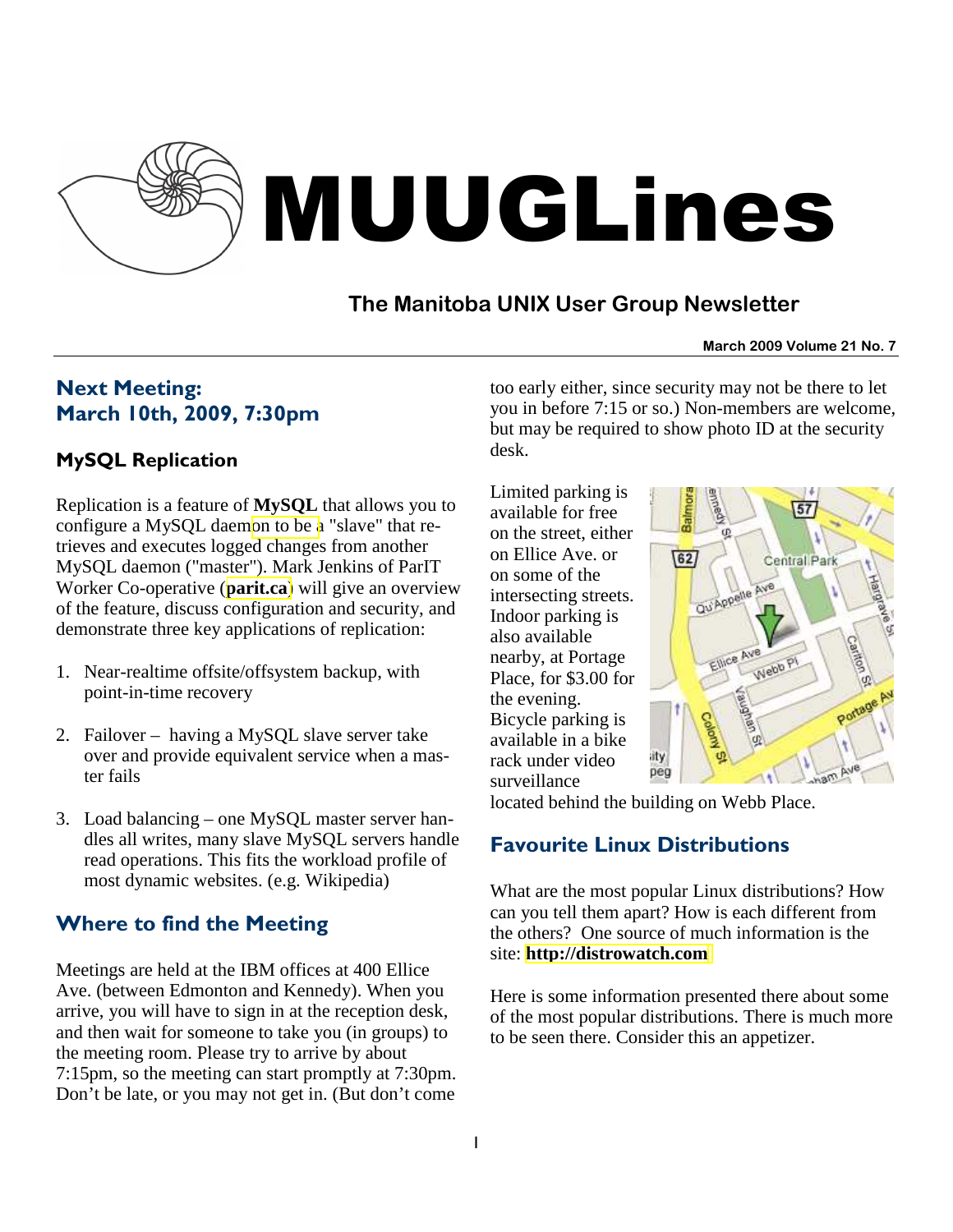### Ubuntu

The launch of **[Ubuntu](http://distrowatch.com/ubuntu)** was first announced in September 2004. Although a relative newcomer to the Linux distribution scene, the project took off like no other before, with its mailing lists soon filled in with discussions by eager users and enthusiastic developers. In the few years that followed, Ubuntu has grown to become the most popular desktop Linux distribution and has greatly contributed towards developing an easy-to-use and free desktop operating system that can compete well with any proprietary ones available on the market.

What was the reason for Ubuntu's stunning success? Firstly, the project was created by Mark Shuttleworth, a charismatic South African multimillionaire, a former Debian developer and the world's second space tourist, whose company, the Isle of Man-based Canonical Ltd, is currently financing the project. Secondly, Ubuntu had learnt from the mistakes of other similar projects and avoided them from the start - it created an excellent web-based infrastructure with a Wiki-style documentation, creative bug-reporting facility, and professional approach to the end users. And thirdly, thanks to its wealthy founder, Ubuntu has been able to ship free CDs to all interested users, thus contributing to the rapid spread of the distribution.

- **Pros:** Fixed release cycle and support period; novice-friendly; wealth of documentation, both official and user-contributed
- **Cons:** Some of Ubuntu's own software (e.g. Launchpad, Rosetta) are proprietary; lacks compatibility with Debian

#### **SUSE**

The beginnings of **[openSUSE](http://distrowatch.com/suse)** date back to 1992 when four German Linux enthusiasts -- Roland Dyroff, Thomas Fehr, Hubert Mantel and Burchard Steinbild -- launched the project under the name of SuSE (Software und System Entwicklung) Linux. In the early days, the young company sold sets of floppy disks containing a German edition of Slackware Linux, but it wasn't long before SuSE Linux became an independent distribution with the launch of version 4.2 in May 1996. In the following years, the developers adopted the RPM package management format and introduced YaST, an easy-to-use graphical system administration tool. Frequent releases, excellent printed documentation, and easy availability of SuSE Linux in stores across Europe and North America resulted in growing popularity of the distribution.

SuSE Linux was acquired by Novell, Inc. in late 2003. Major changes in the development, licensing and availability of SUSE Linux followed shortly afterwards - YaST was released under the General Public License, the ISO images were freely distributed from public download servers, and, most significantly, the development of the distribution was opened to public participation for the first time. Since the launch of the openSUSE project and the release of version 10.0 in October 2005, the distribution became completely free in both senses of the word. The openSUSE code has become a base system for Novell's commercial products, first named as Novell Linux, but later renamed to SUSE Linux Enterprise Desktop and SUSE Linux Enterprise Server.

- **Pros:** Comprehensive and intuitive configuration tool; large repository of software packages, excellent web site infrastructure and printed documentation
- **Cons:** Novell's patent deal with Microsoft in November 2006 seemingly legitimised Microsoft's intellectual property claims over Linux; its resourceheavy desktop setup and graphical utilities are sometimes seen as "bloated and slow"

#### Fedora

Although **[Fedora](http://distrowatch.com/fedora)** was formally unveiled only in September 2004, its origins effectively date back to 1995 when it was launched by two Linux visionaries - - Bob Young and Marc Ewing -- under the name of Red Hat Linux. The company's first product, Red Hat Linux 1.0 "Mother's Day", was released in the same year and was quickly followed by several bug-fix updates. In 1997, Red Hat introduced its revolutionary RPM package management system with dependency resolution and other advanced features which greatly contributed to the distribution's rapid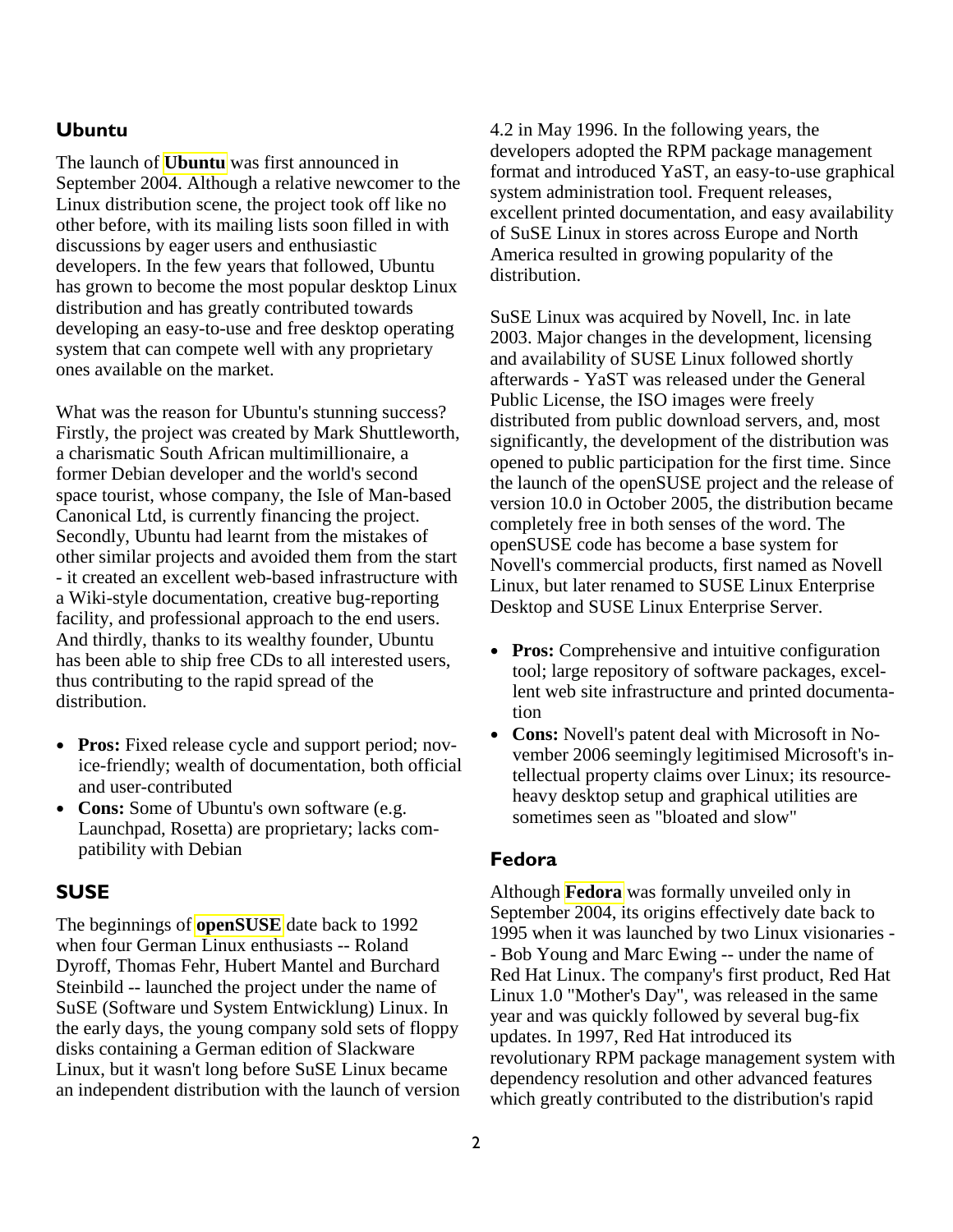rise in popularity and its overtaking of Slackware Linux as the most widely-used Linux distribution in the world. In later years, Red Hat standardised on a regular, 6-month release schedule.

- **Pros:** Highly innovative; outstanding security features; large number of supported packages; strict adherence to the Free Software philosophy
- **Cons:** Fedora's priorities tend to lean towards enterprise features, rather than desktop usability

### **Debian**

**[Debian](http://distrowatch.com/debian)** GNU/Linux was first announced in 1993. Its founder, Ian Murdock, envisaged the creation of a completely non-commercial project developed by hundreds of volunteer developers in their spare time. With sceptics far outnumbering optimists at the time, it was destined to disintegrate and collapse, but the reality was very different. Debian not only survived, it thrived and, in less than a decade, it became the largest Linux distribution and possibly the largest collaborative software project ever created!

- **Pros:** Very stable; remarkable quality control; includes over 20,000 software packages; supports more processor architectures than any other Linux distribution
- **Cons:** Conservative due to its support for many processor architectures, newest technologies are not always included; slow release cycle (one stable release every 1 - 3 years); discussions on developer mailing lists and blogs can be uncultured at times

### **Mandriva**

**[Mandriva](http://www.mandriva.com/)** Linux was launched by Gaël Duval in July 1998 under the name of Mandrake Linux. At first, it was just a re-mastered edition of Red Hat Linux with the more user-friendly KDE desktop, but the subsequent releases also added various user-friendly touches, such as a new installer, improved hardware detection, and intuitive disk partitioning utility. As a result of these enhancements, Mandrake Linux flourished. After attracting venture capital and turning into a business, the fortunes of the newly established MandrakeSoft fluctuated widely between a near bankruptcy in early 2003 to a flurry of acquisitions in

2005. The latter, after merging with Brazil's Conectiva, saw the company change its name to Mandriva.

- **Pros:** Beginner-friendly, especially the commercial edition; excellent central configuration utility; very good out-of-the-box support for dozens of languages; installable live CD
- Cons: Lacks a comprehensive marketing strategy to compete with other major distributions, nonexistent Mandriva books show lack of "mindshare" among publishing houses.

### **Slackware**

**[Slackware](http://distrowatch.com/slackware)** Linux, created by Patrick Volkerding in 1992, is the oldest surviving Linux distribution. Forked from the now-discontinued SLS project, Slackware 1.0 came on 24 floppy disks and was built on top of Linux kernel version 0.99pl11-alpha. It quickly became the most popular Linux distribution, with some estimates putting its market share to as much as 80% of all Linux installations in 1995. Its popularity decreased dramatically with the arrival of Red Hat Linux and other, more user-friendly distributions, but Slackware Linux still remains a much-appreciated operating system among the more technically-oriented system administrators and desktop users.

- **Pros:** Highly stable, clean and bug-free, strong adherence to UNIX principles
- Cons: Limited number of officially supported applications; conservative in terms of base package selection; complex upgrade procedure; no official 64-bit edition

### Gentoo

The concept of **[Gentoo](http://distrowatch.com/gentoo)** Linux was devised in around the year 2000 by Daniel Robbins, a former Stampede Linux and FreeBSD developer. It was the author's exposure to FreeBSD and its "autobuild" feature called "ports", which inspired him to incorporate some of the FreeBSD software management principles into Gentoo under the name of "portage". The idea was to develop a Linux distribution that would allow users to compile the Linux kernel and